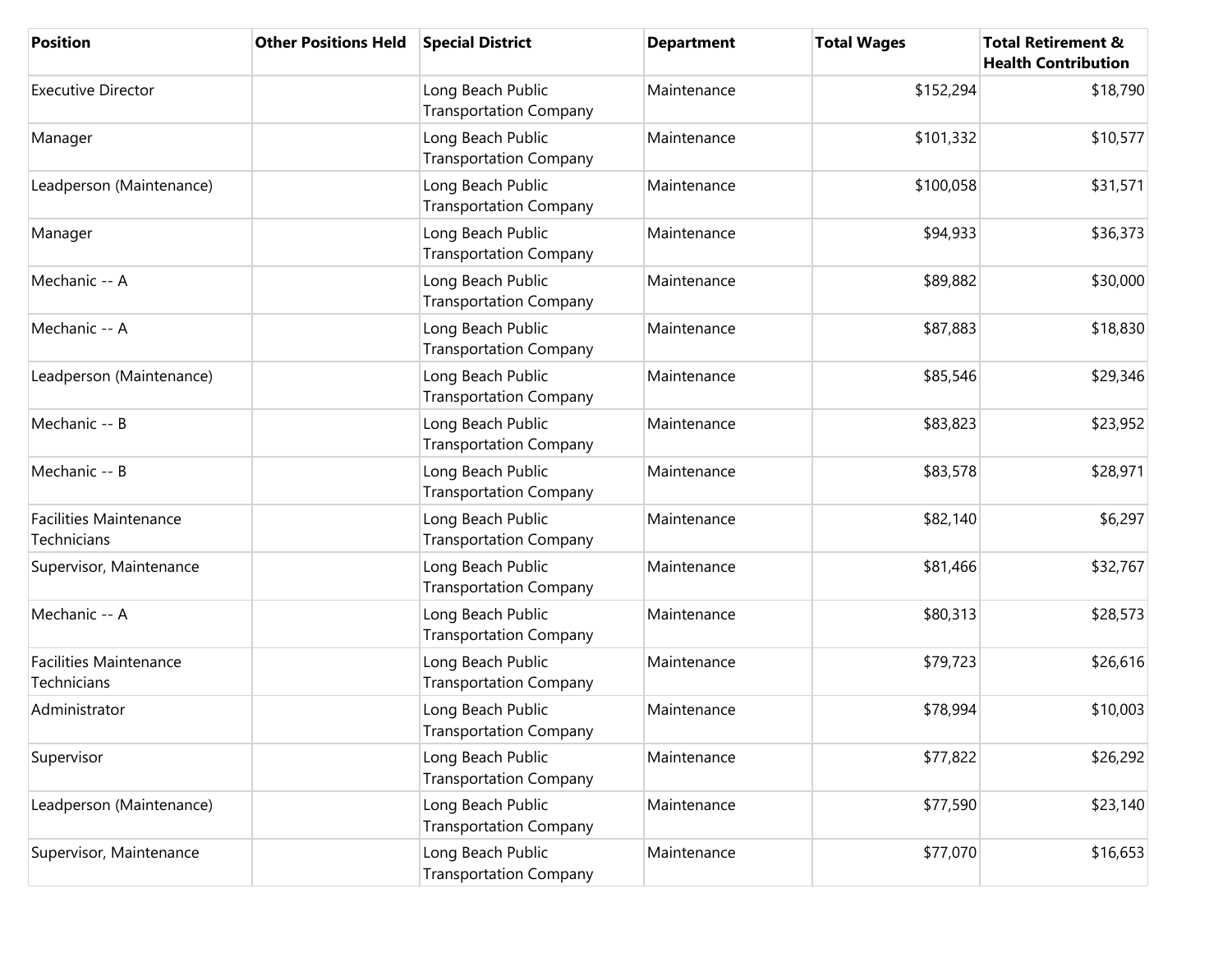| Supervisor, Maintenance                      | Long Beach Public<br><b>Transportation Company</b> | Maintenance | \$76,931 | \$36,746 |
|----------------------------------------------|----------------------------------------------------|-------------|----------|----------|
| Leadperson (Maintenance)                     | Long Beach Public<br><b>Transportation Company</b> | Maintenance | \$76,253 | \$28,000 |
| Supervisor, Maintenance                      | Long Beach Public<br><b>Transportation Company</b> | Maintenance | \$75,659 | \$30,705 |
| Supervisor, Maintenance                      | Long Beach Public<br><b>Transportation Company</b> | Maintenance | \$75,490 | \$11,226 |
| Mechanic -- B                                | Long Beach Public<br><b>Transportation Company</b> | Maintenance | \$75,106 | \$22,716 |
| Mechanic -- B                                | Long Beach Public<br><b>Transportation Company</b> | Maintenance | \$74,639 | \$26,816 |
| Supervisor, Maintenance                      | Long Beach Public<br><b>Transportation Company</b> | Maintenance | \$74,391 | \$20,608 |
| <b>Facilities Maintenance</b><br>Technicians | Long Beach Public<br><b>Transportation Company</b> | Maintenance | \$74,179 | \$19,327 |
| Supervisor, Maintenance                      | Long Beach Public<br><b>Transportation Company</b> | Maintenance | \$74,158 | \$11,226 |
| Analyst                                      | Long Beach Public<br><b>Transportation Company</b> | Maintenance | \$73,627 | \$15,564 |
| Supervisor                                   | Long Beach Public<br><b>Transportation Company</b> | Maintenance | \$73,325 | \$16,287 |
| Leadperson (Maintenance)                     | Long Beach Public<br><b>Transportation Company</b> | Maintenance | \$72,667 | \$27,480 |
| <b>Quality Assurance Specialist</b>          | Long Beach Public<br><b>Transportation Company</b> | Maintenance | \$71,104 | \$23,380 |
| Mechanic -- A                                | Long Beach Public<br><b>Transportation Company</b> | Maintenance | \$70,274 | \$21,989 |
| Mechanic -- A                                | Long Beach Public<br>Transportation Company        | Maintenance | \$70,160 | \$27,041 |
| Supervisor, Maintenance                      | Long Beach Public<br><b>Transportation Company</b> | Maintenance | \$70,150 | \$14,226 |
| Mechanic -- A                                | Long Beach Public<br><b>Transportation Company</b> | Maintenance | \$69,781 | \$17,296 |
| Mechanic -- B                                | Long Beach Public<br><b>Transportation Company</b> | Maintenance | \$69,130 | \$15,905 |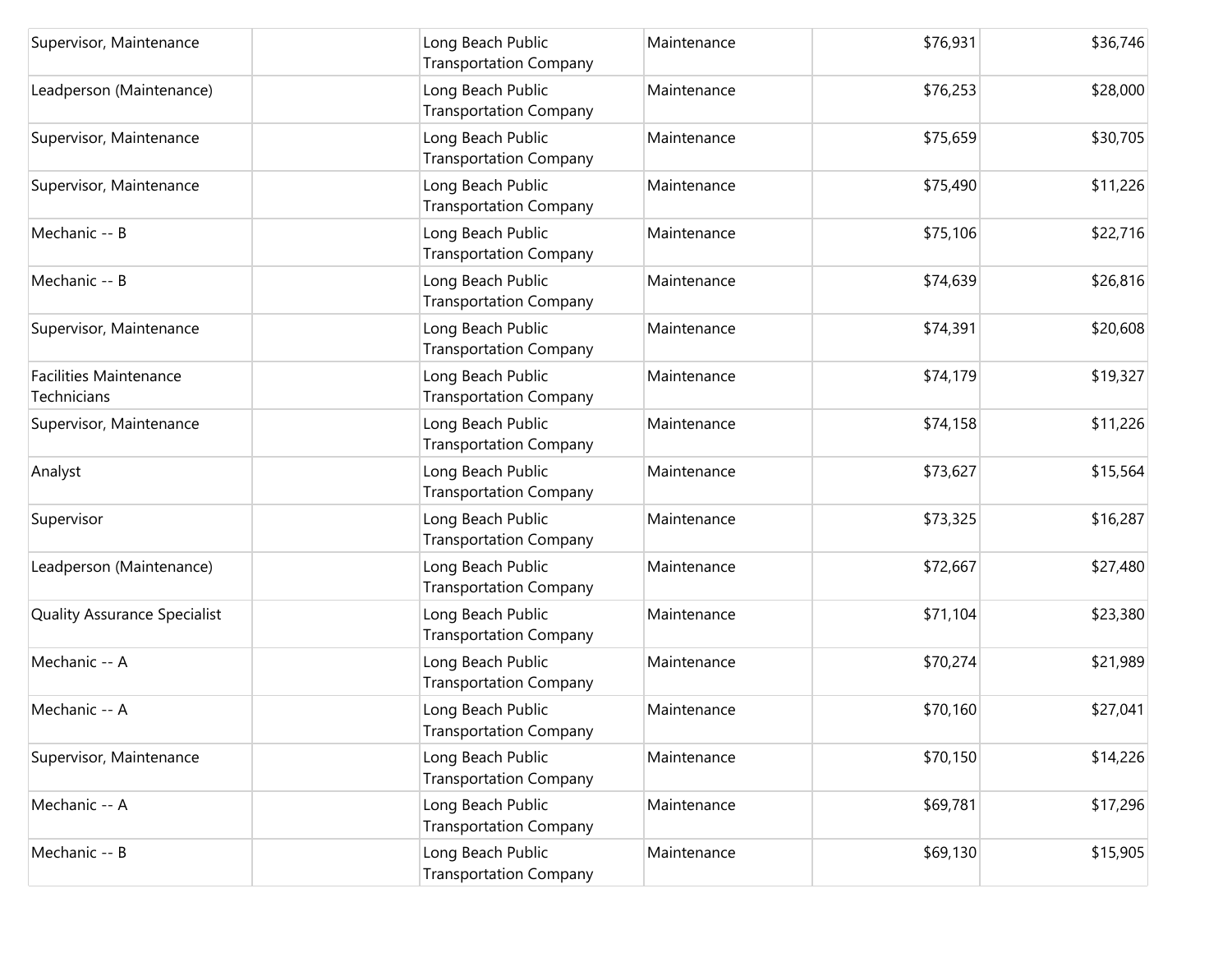| <b>Quality Assurance Specialist</b> | Long Beach Public<br><b>Transportation Company</b> | Maintenance | \$68,679 | \$20,897 |
|-------------------------------------|----------------------------------------------------|-------------|----------|----------|
| <b>Quality Assurance Specialist</b> | Long Beach Public<br><b>Transportation Company</b> | Maintenance | \$68,542 | \$34,775 |
| Mechanic -- B                       | Long Beach Public<br><b>Transportation Company</b> | Maintenance | \$68,258 | \$21,700 |
| Mechanic -- A                       | Long Beach Public<br><b>Transportation Company</b> | Maintenance | \$67,657 | \$15,774 |
| Mechanic -- A                       | Long Beach Public<br><b>Transportation Company</b> | Maintenance | \$67,279 | \$20,628 |
| Mechanic -- A                       | Long Beach Public<br><b>Transportation Company</b> | Maintenance | \$67,233 | \$26,679 |
| Mechanic -- A                       | Long Beach Public<br><b>Transportation Company</b> | Maintenance | \$67,047 | \$26,570 |
| Supervisor                          | Long Beach Public<br><b>Transportation Company</b> | Maintenance | \$65,854 | \$34,082 |
| Mechanic -- A                       | Long Beach Public<br><b>Transportation Company</b> | Maintenance | \$65,099 | \$26,272 |
| Mechanic -- A                       | Long Beach Public<br><b>Transportation Company</b> | Maintenance | \$64,911 | \$15,383 |
| <b>Utilities</b>                    | Long Beach Public<br><b>Transportation Company</b> | Maintenance | \$64,614 | \$26,332 |
| Mechanic -- B                       | Long Beach Public<br><b>Transportation Company</b> | Maintenance | \$64,497 | \$15,274 |
| Mechanic -- A                       | Long Beach Public<br><b>Transportation Company</b> | Maintenance | \$63,880 | \$9,619  |
| Mechanic -- A                       | Long Beach Public<br><b>Transportation Company</b> | Maintenance | \$63,649 | \$26,050 |
| Leadperson (Utilities)              | Long Beach Public<br><b>Transportation Company</b> | Maintenance | \$63,636 | \$9,531  |
| Leadperson (Maintenance)            | Long Beach Public<br><b>Transportation Company</b> | Maintenance | \$63,184 | \$25,996 |
| Mechanic -- B                       | Long Beach Public<br><b>Transportation Company</b> | Maintenance | \$62,890 | \$25,946 |
| Leadperson (Maintenance)            | Long Beach Public<br><b>Transportation Company</b> | Maintenance | \$62,880 | \$9,843  |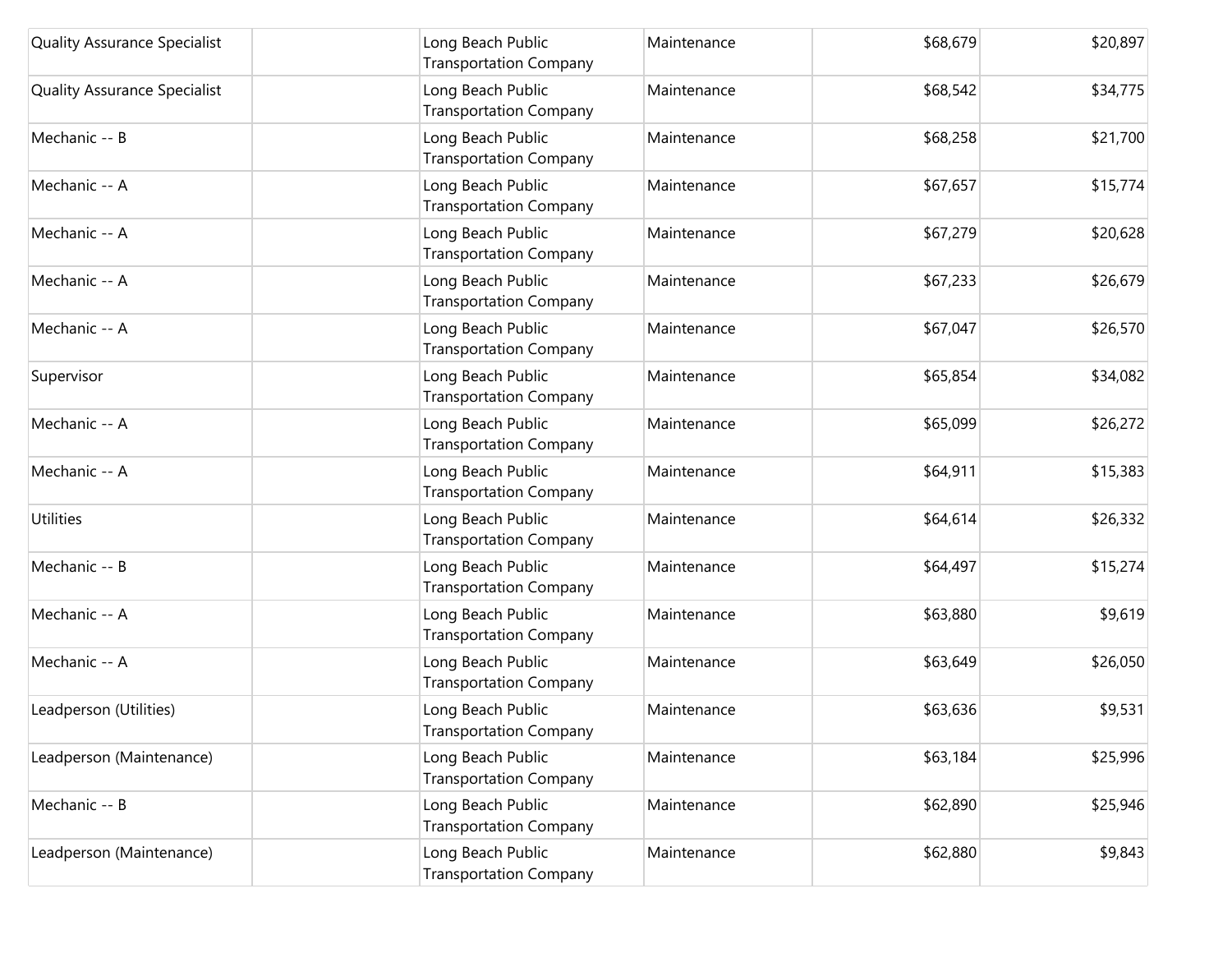| Mechanic -- A          | Long Beach Public<br><b>Transportation Company</b> | Maintenance | \$61,483 | \$14,880 |
|------------------------|----------------------------------------------------|-------------|----------|----------|
| Mechanic -- A          | Long Beach Public<br><b>Transportation Company</b> | Maintenance | \$61,065 | \$19,762 |
| Leadperson (Utilities) | Long Beach Public<br><b>Transportation Company</b> | Maintenance | \$60,529 | \$19,634 |
| Mechanic -- C          | Long Beach Public<br><b>Transportation Company</b> | Maintenance | \$60,356 | \$20,297 |
| Supervisor             | Long Beach Public<br><b>Transportation Company</b> | Maintenance | \$60,323 | \$21,568 |
| Mechanic -- B          | Long Beach Public<br><b>Transportation Company</b> | Maintenance | \$60,047 | \$25,452 |
| Mechanic -- A          | Long Beach Public<br><b>Transportation Company</b> | Maintenance | \$58,416 | \$20,237 |
| Mechanic -- B          | Long Beach Public<br><b>Transportation Company</b> | Maintenance | \$58,227 | \$19,344 |
| Mechanic -- A          | Long Beach Public<br><b>Transportation Company</b> | Maintenance | \$57,762 | \$19,136 |
| Mechanic -- A          | Long Beach Public<br><b>Transportation Company</b> | Maintenance | \$57,661 | \$25,164 |
| Mechanic -- B          | Long Beach Public<br><b>Transportation Company</b> | Maintenance | \$57,553 | \$19,614 |
| Mechanic -- C          | Long Beach Public<br><b>Transportation Company</b> | Maintenance | \$56,945 | \$25,062 |
| Mechanic -- B          | Long Beach Public<br><b>Transportation Company</b> | Maintenance | \$56,797 | \$8,779  |
| <b>Utilities</b>       | Long Beach Public<br><b>Transportation Company</b> | Maintenance | \$56,668 | \$14,216 |
| Mechanic -- A          | Long Beach Public<br>Transportation Company        | Maintenance | \$56,456 | \$14,002 |
| Mechanic -- B          | Long Beach Public<br><b>Transportation Company</b> | Maintenance | \$56,396 | \$9,080  |
| Supervisor             | Long Beach Public<br><b>Transportation Company</b> | Maintenance | \$56,279 | \$31,561 |
| Mechanic -- C          | Long Beach Public<br><b>Transportation Company</b> | Maintenance | \$55,629 | \$24,823 |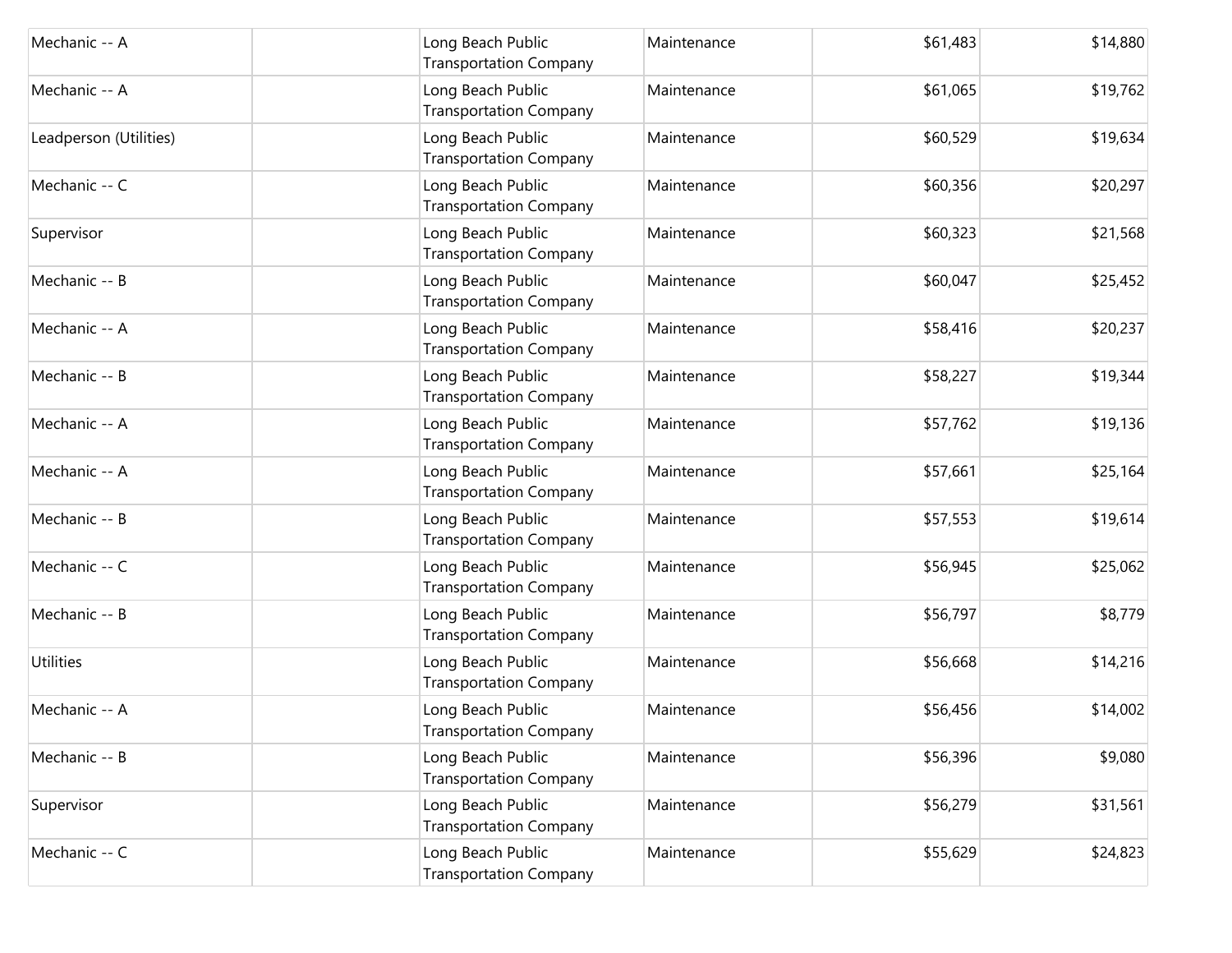| Mechanic -- B               | Long Beach Public<br><b>Transportation Company</b> | Maintenance | \$55,531 | \$18,648 |
|-----------------------------|----------------------------------------------------|-------------|----------|----------|
| <b>Inventory Controller</b> | Long Beach Public<br><b>Transportation Company</b> | Maintenance | \$54,676 | \$25,999 |
| Mechanic -- B               | Long Beach Public<br><b>Transportation Company</b> | Maintenance | \$54,017 | \$13,689 |
| Utilities                   | Long Beach Public<br><b>Transportation Company</b> | Maintenance | \$52,899 | \$13,660 |
| Parts Storekeeper           | Long Beach Public<br><b>Transportation Company</b> | Maintenance | \$50,746 | \$18,926 |
| Stops & Zones Assistant     | Long Beach Public<br><b>Transportation Company</b> | Maintenance | \$49,713 | \$18,760 |
| Stops & Zones Assistant     | Long Beach Public<br><b>Transportation Company</b> | Maintenance | \$49,499 | \$2,130  |
| Mechanic -- C               | Long Beach Public<br><b>Transportation Company</b> | Maintenance | \$49,467 | \$9,117  |
| Mechanic -- C               | Long Beach Public<br><b>Transportation Company</b> | Maintenance | \$49,285 | \$21,969 |
| Parts Storekeeper           | Long Beach Public<br><b>Transportation Company</b> | Maintenance | \$48,660 | \$13,334 |
| Stops & Zones Assistant     | Long Beach Public<br><b>Transportation Company</b> | Maintenance | \$47,505 | \$18,206 |
| Stops & Zones Assistant     | Long Beach Public<br><b>Transportation Company</b> | Maintenance | \$47,194 | \$18,112 |
| <b>Utilities</b>            | Long Beach Public<br><b>Transportation Company</b> | Maintenance | \$47,014 | \$17,589 |
| Clerk                       | Long Beach Public<br><b>Transportation Company</b> | Maintenance | \$46,711 | \$12,331 |
| <b>Utilities</b>            | Long Beach Public<br><b>Transportation Company</b> | Maintenance | \$46,596 | \$11,035 |
| Parts Storekeeper           | Long Beach Public<br><b>Transportation Company</b> | Maintenance | \$46,396 | \$13,995 |
| Manager                     | Long Beach Public<br><b>Transportation Company</b> | Maintenance | \$46,237 | \$10,977 |
| Stops & Zones Assistant     | Long Beach Public<br><b>Transportation Company</b> | Maintenance | \$46,170 | \$28,853 |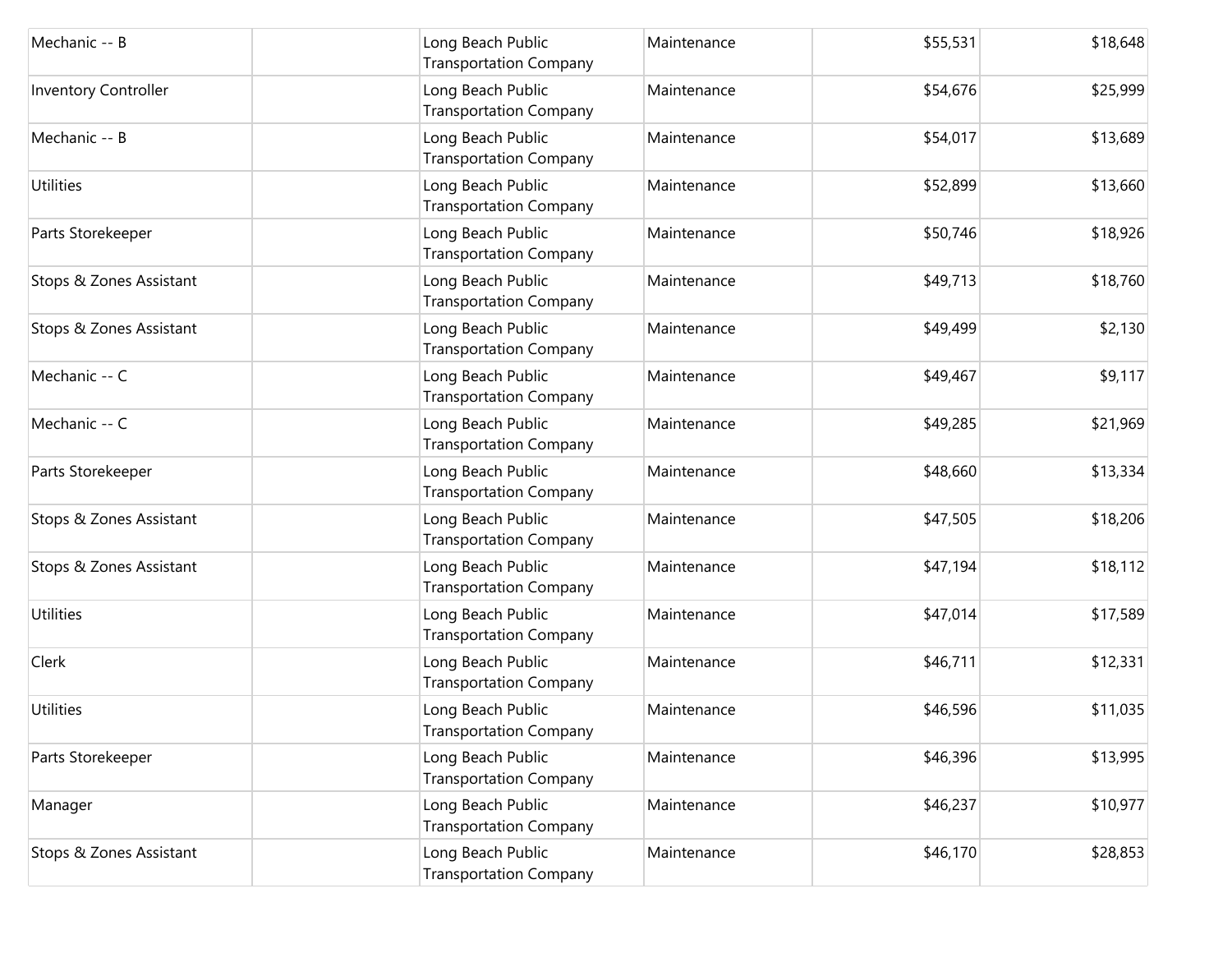| Parts Storekeeper       | Long Beach Public<br><b>Transportation Company</b> | Maintenance | \$46,120 | \$28,882 |
|-------------------------|----------------------------------------------------|-------------|----------|----------|
| Utilities               | Long Beach Public<br><b>Transportation Company</b> | Maintenance | \$45,484 | \$23,413 |
| Mechanic -- C           | Long Beach Public<br><b>Transportation Company</b> | Maintenance | \$44,911 | \$22,887 |
| Mechanic -- B           | Long Beach Public<br><b>Transportation Company</b> | Maintenance | \$44,586 | \$15,246 |
| Mechanic -- A           | Long Beach Public<br><b>Transportation Company</b> | Maintenance | \$43,783 | \$13,886 |
| Specialist              | Long Beach Public<br><b>Transportation Company</b> | Maintenance | \$43,648 | \$17,177 |
| Utilities               | Long Beach Public<br><b>Transportation Company</b> | Maintenance | \$43,307 | \$22,965 |
| Stops & Zones Assistant | Long Beach Public<br><b>Transportation Company</b> | Maintenance | \$42,963 | \$8,420  |
| Parts Storekeeper       | Long Beach Public<br><b>Transportation Company</b> | Maintenance | \$42,834 | \$16,715 |
| Stops & Zones Assistant | Long Beach Public<br><b>Transportation Company</b> | Maintenance | \$42,714 | \$16,936 |
| Utilities               | Long Beach Public<br><b>Transportation Company</b> | Maintenance | \$42,523 | \$22,977 |
| Stops & Zones Assistant | Long Beach Public<br><b>Transportation Company</b> | Maintenance | \$42,207 | \$16,786 |
| Utilities               | Long Beach Public<br><b>Transportation Company</b> | Maintenance | \$41,785 | \$11,882 |
| Mechanic -- A           | Long Beach Public<br><b>Transportation Company</b> | Maintenance | \$41,384 | \$6,321  |
| <b>Utilities</b>        | Long Beach Public<br>Transportation Company        | Maintenance | \$41,182 | \$6,470  |
| <b>Utilities</b>        | Long Beach Public<br><b>Transportation Company</b> | Maintenance | \$38,593 | \$11,407 |
| Stops & Zones Assistant | Long Beach Public<br><b>Transportation Company</b> | Maintenance | \$37,846 | \$26,723 |
| Utilities               | Long Beach Public<br><b>Transportation Company</b> | Maintenance | \$37,690 | \$11,290 |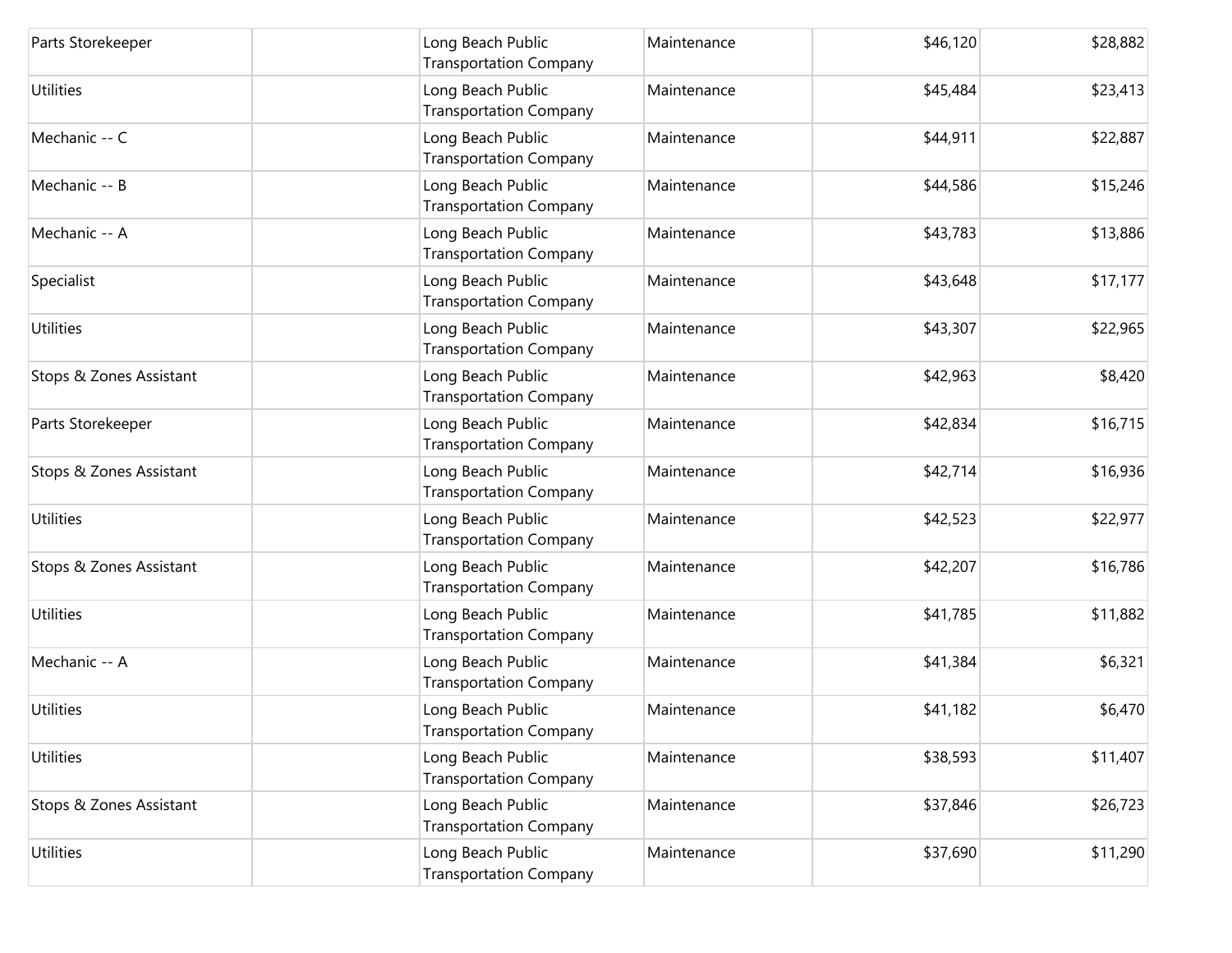| Custodian         | Long Beach Public<br><b>Transportation Company</b> | Maintenance | \$37,452 | \$17,056 |
|-------------------|----------------------------------------------------|-------------|----------|----------|
| Utilities         | Long Beach Public<br><b>Transportation Company</b> | Maintenance | \$35,411 | \$21,808 |
| Custodian         | Long Beach Public<br><b>Transportation Company</b> | Maintenance | \$35,285 | \$5,340  |
| Mechanic -- B     | Long Beach Public<br><b>Transportation Company</b> | Maintenance | \$34,647 | \$5,048  |
| Custodian         | Long Beach Public<br><b>Transportation Company</b> | Maintenance | \$34,642 | \$16,614 |
| <b>Utilities</b>  | Long Beach Public<br><b>Transportation Company</b> | Maintenance | \$34,004 | \$6,361  |
| Utilities         | Long Beach Public<br><b>Transportation Company</b> | Maintenance | \$33,343 | \$12,964 |
| Mechanic -- C     | Long Beach Public<br><b>Transportation Company</b> | Maintenance | \$32,296 | \$13,613 |
| Custodian         | Long Beach Public<br><b>Transportation Company</b> | Maintenance | \$32,217 | \$16,321 |
| <b>Utilities</b>  | Long Beach Public<br><b>Transportation Company</b> | Maintenance | \$32,102 | \$4,957  |
| Utilities         | Long Beach Public<br><b>Transportation Company</b> | Maintenance | \$31,591 | \$10,024 |
| Parts Storekeeper | Long Beach Public<br><b>Transportation Company</b> | Maintenance | \$31,007 | \$3,839  |
| <b>Utilities</b>  | Long Beach Public<br><b>Transportation Company</b> | Maintenance | \$29,931 | \$10,176 |
| Custodian         | Long Beach Public<br><b>Transportation Company</b> | Maintenance | \$29,812 | \$4,448  |
| Custodian         | Long Beach Public<br><b>Transportation Company</b> | Maintenance | \$29,532 | \$17,283 |
| Custodian         | Long Beach Public<br><b>Transportation Company</b> | Maintenance | \$29,307 | \$4,382  |
| Custodian         | Long Beach Public<br><b>Transportation Company</b> | Maintenance | \$28,919 | \$15,778 |
| Mechanic -- A     | Long Beach Public<br><b>Transportation Company</b> | Maintenance | \$28,909 | \$14,183 |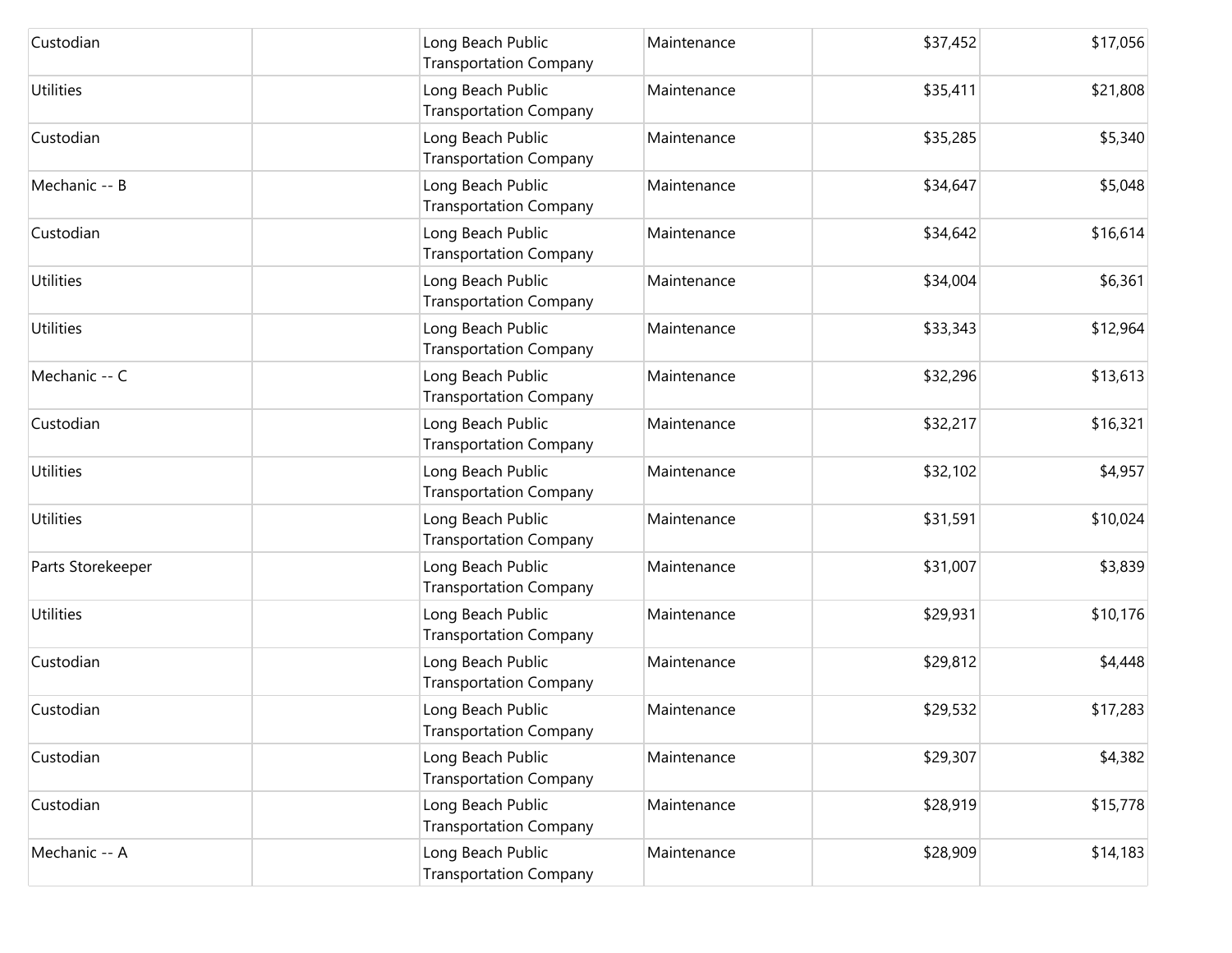| Custodian        | Long Beach Public<br><b>Transportation Company</b> | Maintenance | \$28,820 | \$15,823 |
|------------------|----------------------------------------------------|-------------|----------|----------|
| Mechanic -- C    | Long Beach Public<br><b>Transportation Company</b> | Maintenance | \$28,661 | \$13,046 |
| Mechanic -- B    | Long Beach Public<br><b>Transportation Company</b> | Maintenance | \$28,442 | \$10,586 |
| Custodian        | Long Beach Public<br><b>Transportation Company</b> | Maintenance | \$28,352 | \$15,694 |
| Utilities        | Long Beach Public<br><b>Transportation Company</b> | Maintenance | \$28,035 | \$12,443 |
| Custodian        | Long Beach Public<br><b>Transportation Company</b> | Maintenance | \$27,636 | \$20,689 |
| Custodian        | Long Beach Public<br><b>Transportation Company</b> | Maintenance | \$27,522 | \$20,673 |
| <b>Utilities</b> | Long Beach Public<br><b>Transportation Company</b> | Maintenance | \$25,293 | \$4,007  |
| Utilities        | Long Beach Public<br><b>Transportation Company</b> | Maintenance | \$24,264 | \$9,744  |
| Utilities        | Long Beach Public<br><b>Transportation Company</b> | Maintenance | \$23,878 | \$1,177  |
| Custodian        | Long Beach Public<br><b>Transportation Company</b> | Maintenance | \$20,560 | \$6,991  |
| Manager          | Long Beach Public<br><b>Transportation Company</b> | Maintenance | \$18,530 | \$1,454  |
| Intern           | Long Beach Public<br><b>Transportation Company</b> | Maintenance | \$16,800 | \$0      |
| <b>Utilities</b> | Long Beach Public<br><b>Transportation Company</b> | Maintenance | \$13,498 | \$5,566  |
| Custodian        | Long Beach Public<br><b>Transportation Company</b> | Maintenance | \$13,171 | \$4,614  |
| <b>Utilities</b> | Long Beach Public<br><b>Transportation Company</b> | Maintenance | \$11,500 | \$5,639  |
| Mechanic -- A    | Long Beach Public<br><b>Transportation Company</b> | Maintenance | \$8,699  | \$12,488 |
| Mechanic -- C    | Long Beach Public<br><b>Transportation Company</b> | Maintenance | \$7,449  | \$2,870  |